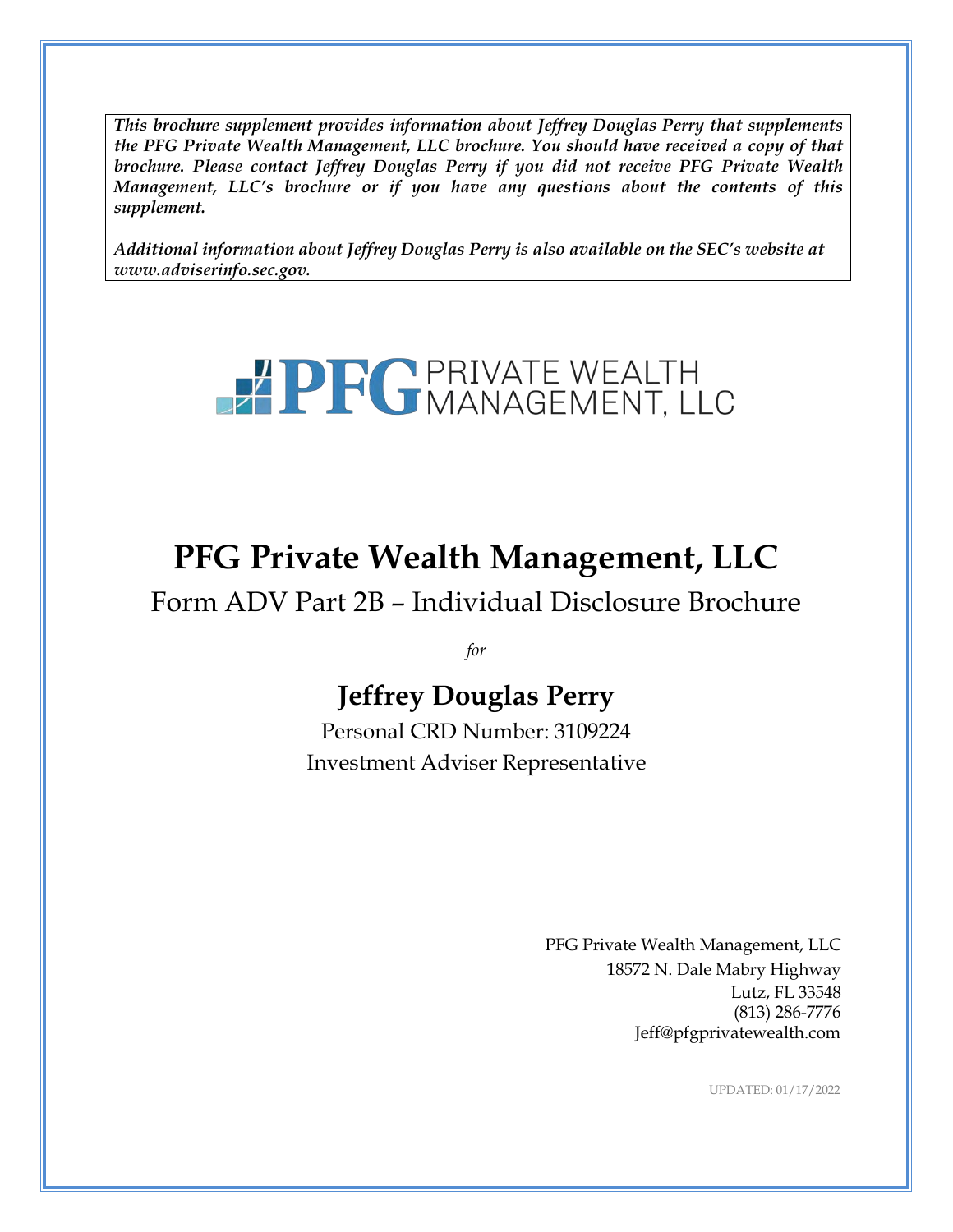# **Item 2: Educational Background and Business Experience**

| Name: | <b>Jeffrey Douglas Perry</b> | <b>Born:</b> 1973 |
|-------|------------------------------|-------------------|
|-------|------------------------------|-------------------|

#### **Educational Background and Professional Designations:**

#### **Education:**

BA Economics, Wake Forest University – 1995

#### **Designations:**

#### **CIMA® - Certified Investment Management Analyst®**

- The CIMA® certification signifies that an individual has met initial and ongoing experience, ethical, education, and examination requirements for investment management consulting, including advanced investment management theory and application. To earn the CIMA® certification, candidates must submit an application, pass a background check and have an acceptable regulatory history; complete an in-person or online executive education program through a Registered Education Provider; pass an online Certification Examination; Pass a second background check; and have three years of financial services experience at the time of certification.
- CIMA**®** certificants must adhere to Investments & Wealth Institute's Code of Professional Responsibility, and Rules and Guidelines for Use of the Marks. CIMA**®** designees must report 40 hours of continuing education credits, including two ethics hours, every two years to maintain the certification.

#### **AIF® - Accredited Investment Fiduciary®**

The AIF Designation certifies that the recipient has specialized knowledge of fiduciary standards of care and their application to the investment management process. To receive the AIF Designation, the individual must meet prerequisite criteria based on a combination of education, relevant industry experience, and/or ongoing professional development, complete a training program, successfully pass a comprehensive, closed‐book final examination under the supervision of a proctor and agree to abide by the Code of Ethics and Conduct Standards. In order to maintain the AIF Designation, the individual must annually attest to the Code of Ethics and Conduct Standards, and accrue and report a minimum of six hours of continuing education. The Designation is administered by the Center for Fiduciary Studies, the standards‐setting body of fi360.

#### **CFS®- Certified Fund Specialist**

MINIMUM QUALIFICATIONS

- o To earn this designation, candidates must have at least 2,000 hours of work experience in the financial services industry or a bachelor's degree from an accredited college or university. The designation will not be granted until the required minimum number of hours has been fulfilled or a bachelor's degree has been granted.
- o Pass three exams; each one covers two of the six modules
- o Complete one open-book study (a one page set of facts based on a hypothetical client)
- o Fill out a registration form and complete a student questionnaire, and
- o Sign a code of ethics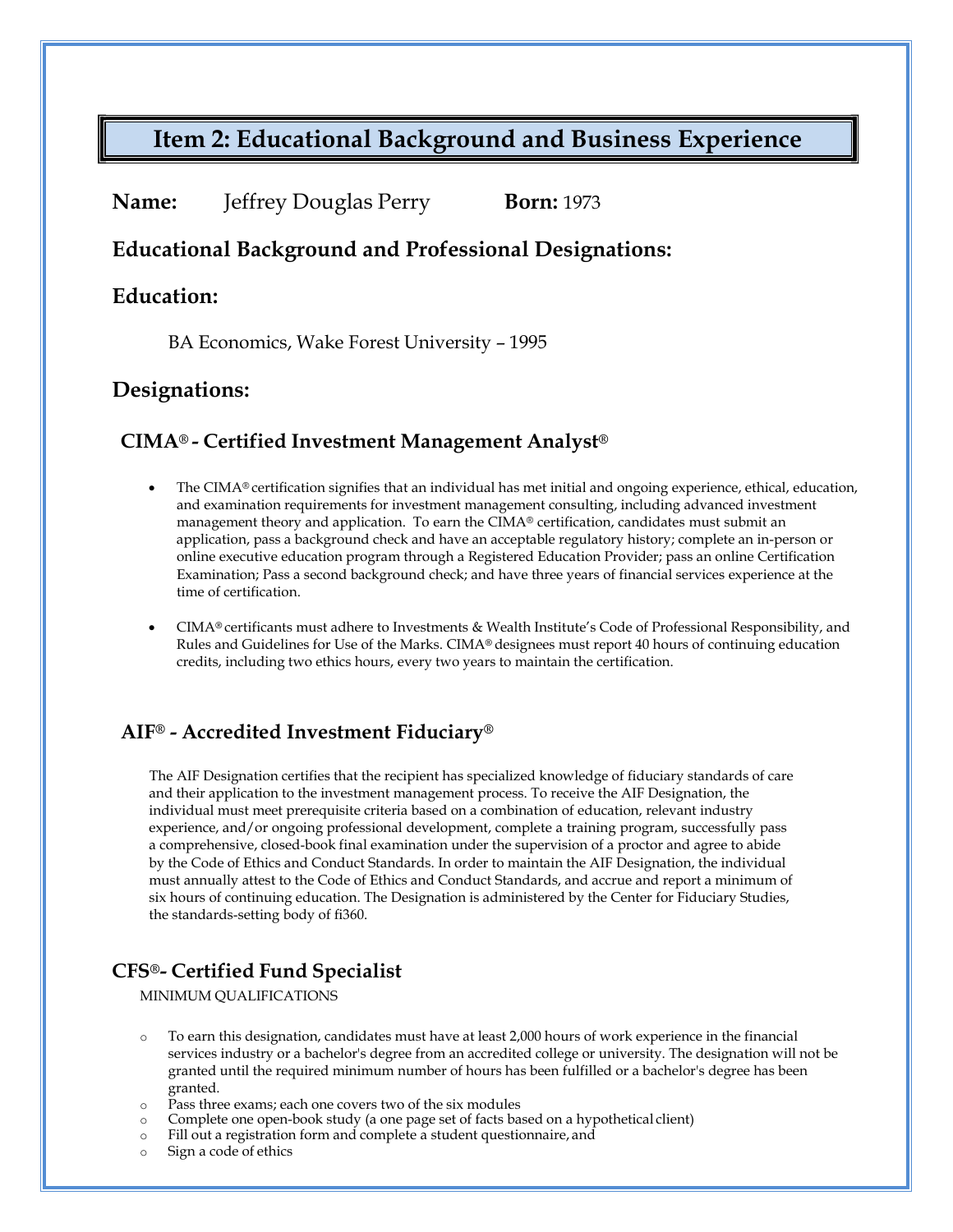### **Business Background:**

| 12/2015 - Present   | President/CEO                                |
|---------------------|----------------------------------------------|
|                     | PFG Private Wealth Management, LLC           |
| $07/1999 - 12/2020$ | Partner                                      |
|                     | Perry Financial Group                        |
| $04/2016 - 11/2017$ | Registered Representative                    |
|                     | Mutual Securities, Inc.                      |
| $11/2009 - 03/2016$ | <b>Investment Advisor Representative</b>     |
|                     | Cambridge Investment Research Advisors, Inc. |
|                     |                                              |
| $11/2009 - 03/2016$ | Registered Representative                    |
|                     | Cambridge Investment Research, Inc.          |
| 08/1998 - 11/2009   | Registered Representative                    |
|                     | <b>Investment Advisor Representative</b>     |
|                     | <b>MML</b> Investors Services, Inc.          |
| 08/1998 - 11/2009   | Insurance Agent                              |
|                     | MassMutual Life Insurance Company            |
|                     |                                              |

# **Item 3: Disciplinary Information**

There are no legal or disciplinary events that are material to a client's or prospective client's evaluation of this advisory business.

# **Item 4: Other Business Activities**

Jeffrey Douglas Perry is a licensed insurance agent. From time to time, he will offer clients advice or products from this activity. Clients should be aware that these services pay a commission and involve a possible conflict of interest, as commissionable products can conflict with the fiduciary duties of a registered investment adviser. PFG Private Wealth Management, LLC always acts in the best interest of the client; including in the sale of commissionable products to advisory clients. Clients are in no way required to implement the plan through any representative of PFG Private Wealth Management, LLC in their capacity as a licensed insurance agent.